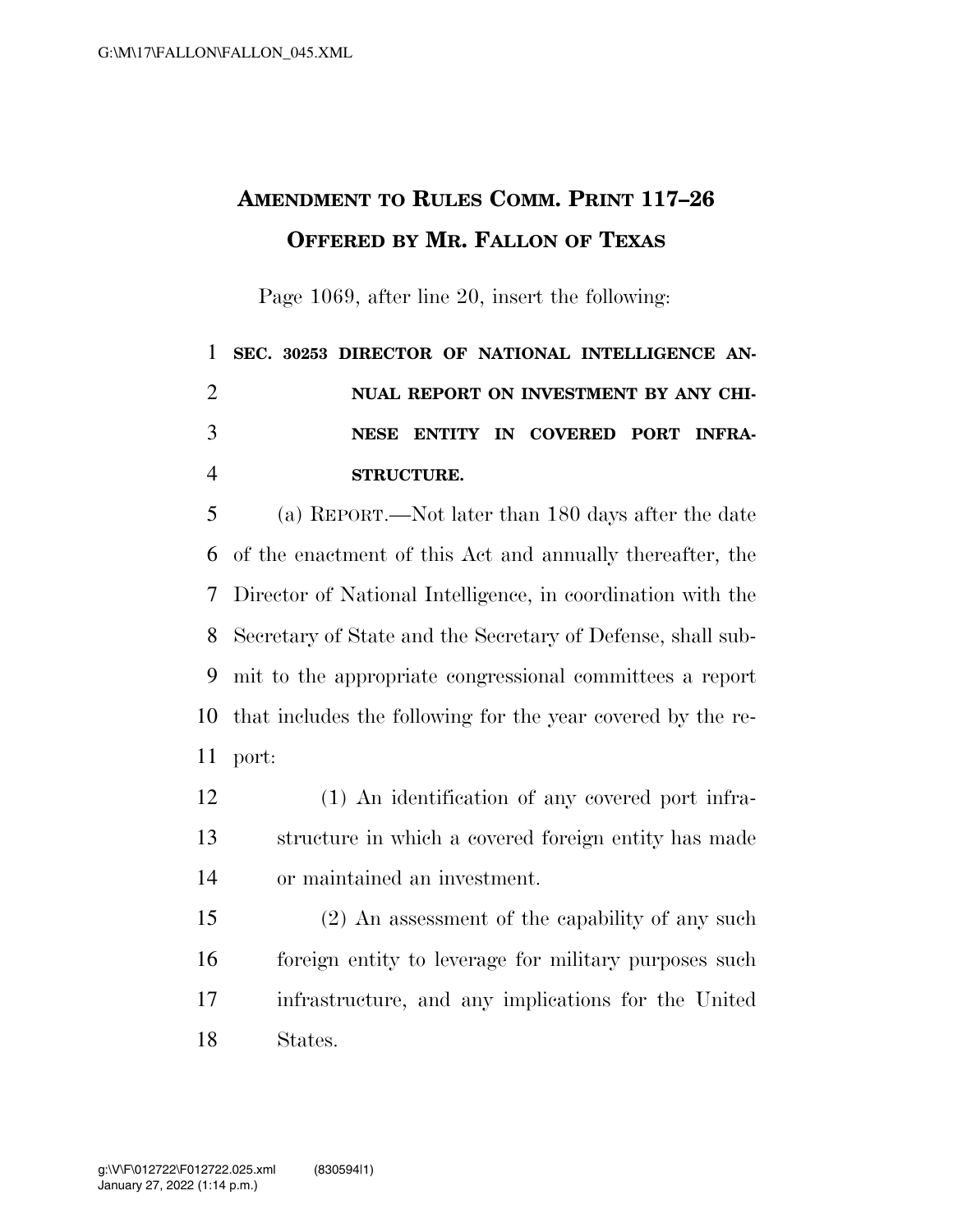| $\mathbf{1}$   | (b) FORM.—The report required by subsection (a)          |
|----------------|----------------------------------------------------------|
| $\overline{2}$ | shall be submitted in unclassified form, but may contain |
| 3              | a classified annex.                                      |
| 4              | (c) DEFINITIONS.—In this section:                        |
| 5              | (1) APPROPRIATE CONGRESSIONAL COMMIT-                    |
| 6              | TEES.—The term "appropriate congressional com-           |
| 7              | mittees" means—                                          |
| 8              | (A) the Committee on Armed Services, the                 |
| 9              | Committee on Foreign Affairs, and the Perma-             |
| 10             | nent Select Committee on Intelligence of the             |
| 11             | House of Representatives; and                            |
| 12             | (B) the Committee on Armed Services, the                 |
| 13             | Committee on Foreign Relations, and the Select           |
| 14             | Committee on Intelligence of the Senate.                 |
| 15             | (2) COVERED FOREIGN ENTITY.—The term                     |
| 16             | "covered foreign entity" means—                          |
| 17             | (A) the Government of the People's Repub-                |
| 18             | lic of China;                                            |
| 19             | (B) any entity partially or wholly owned or              |
| 20             | controlled by the Government of the People's             |
| 21             | Republic of China, and any subsidiaries of such          |
| 22             | an entity; and                                           |
| 23             | (C) any other entity registered in the Peo-              |
| 24             | ple's Republic of China with substantial ties to         |